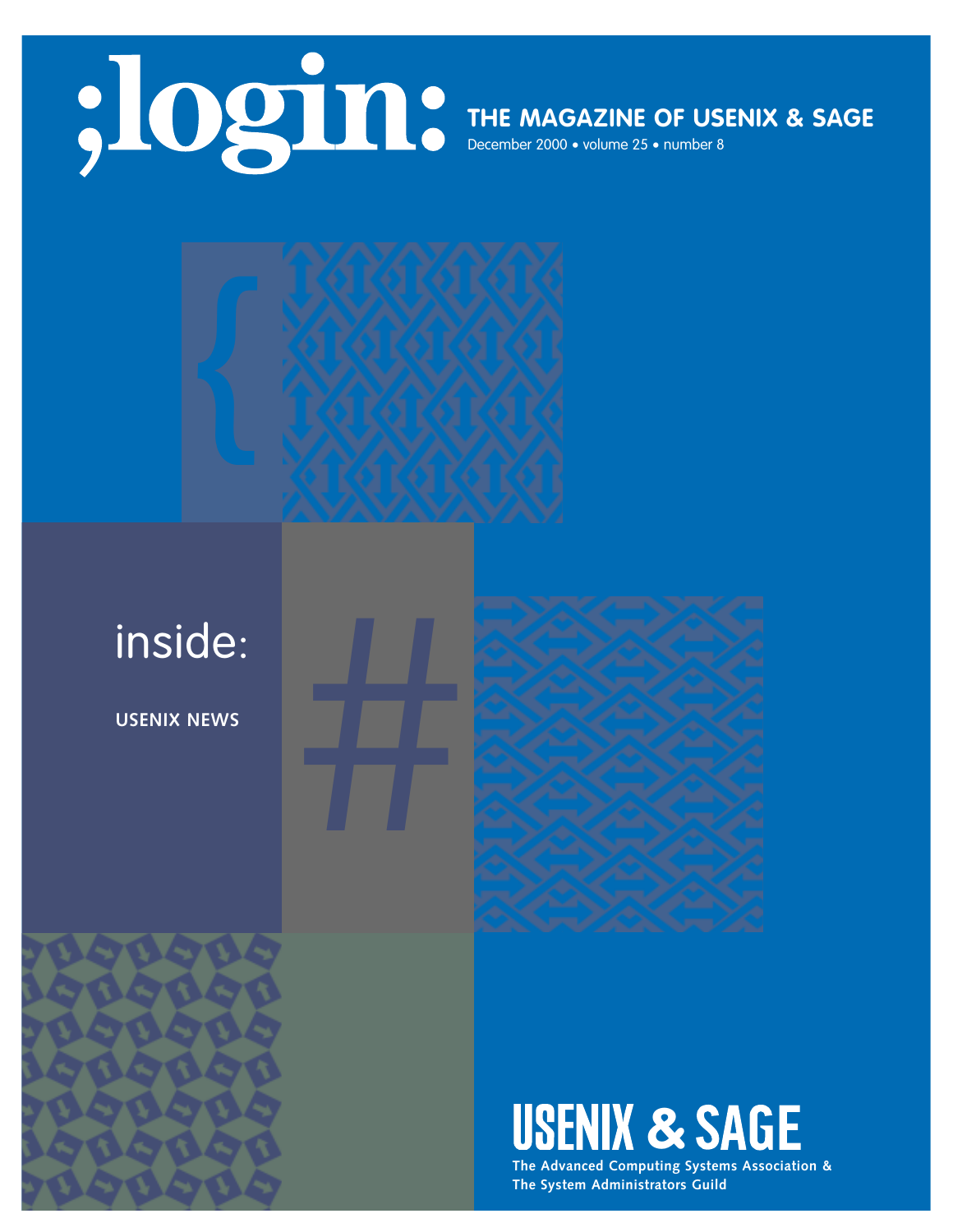#### USENIX MEMBER BENEFITS As a member of the USENIX Association, you receive the following benefits:

FREE SUBSCRIPTION TO ; login:, the Association's magazine, published eight times a year, featuring technical articles, system administration articles, tips and techniques, practical columns on security, Tcl, Perl, Java, and operating systems, book and software reviews, summaries of sessions at USENIX conferences, and reports on various standards activities.

ACCESS TO *;login:* online from October 1997 to last month

*<www.usenix.org/publications/login/login.ht ml>.*

ACCESS TO PAPERS from the USENIX Conferences online starting with 1993 *<www.usenix.org/publications/library/index.html>*.

THE RIGHT TO VOTE on matters affecting the Association, its bylaws, election of its directors and officers.

OPTIONAL MEMBERSHIP in SAGE, the System Administrators Guild.

DISCOUNTS on registration fees for all USENIX conferences.

DISCOUNTS on the purchase of proceedings and CD-ROMS from USENIX conferences.

SPECIAL DISCOUNTS on a variety of products, books, software, and periodicals. See *[<http://www.usenix.org/membership/specialdisc.html>](http://www.usenix.org/membership/specialdisc.html)* for details.

#### FOR MORE INFORMATION REGARDING MEMBERSHIP OR BENEFITS, PLEASE SEE

*[<http://www.usenix.org/membership/membership.html](http://www.usenix.org/membership/membership.html)*>

OR CONTACT *<office@usenix.org*> Phone: 510 528 8649

# USENIX news

## **Opportunities for Students**

**by Bleu Castañeda**

Production Editor

*<bleu@usenix.org>*

USENIX and SAGE offer a variety of opportunities for students. Two of these programs are spotlighted here, the Student SysAdmin Internship program and the USENIX Student Stipend program. For more information about all of our student programs, please see our website at:

*[<http://www.usenix.org/students/students.html>](http://www.usenix.org/students/students.html)*.

### **Student SysAdmin Internship Program**

Earlier this year, SAGE initiated the Student SysAdmin Internship Program. The purpose of the project is to encourage more students to acquire systems administration skills. University faculty or system administrators may be particularly interested in this program.

The program was born from the observation that many systems administrators have their first systems administration exposure while in college through onthe-job experience, not through coursework that may or may not be related to computer systems.

SAGE launched the program in June by funding four \$5,000 pilot projects enabling mentors to hire students to do systems administration tasks. For descriptions of the funded projects, please visit:

*[<http://www.usenix.org/sage/projects/internship/index.html>](http://www.usenix.org/sage/projects/internship/index.html)*.

#### **USENIX Student Stipend Program Report**

USENIX offers many opportunities for students to get involved in Association activities. One way is the Student Stipend Program which makes it possible for students to attend USENIX conferences and workshops. This year, USENIX has given student stipend awards totaling \$94,830 to 123 students from 69 different institutions in the United States and abroad. Since the program's inception in 1990, USENIX has made 1,069 student stipend awards, totaling \$736,229 (an average of \$689 per student).

Student stipends cover travel, accommodations and registration fees for full-time students interested in attending USENIX conferences and workshops. The application process is short and easy-to-complete. Instructions, including the application and deadlines for specific events, can be found at:

*[<http://www.usenix.org/students/stipend.html>](http://www.usenix.org/students/stipend.html)*.

#### USENIX BOARD OF DIRECTORS

Communicate directly with the USENIX Board of Directors by writing to: *<board@usenix.org>*.

PRESIDENT:

Daniel Geer *<geer@usenix.org>* VICE PRESIDENT Andrew Hume *<andrew@usenix.org>*

SECRETARY: Michael B. Jones *<mike@usenix.org>*

TREASURER:

Peter Honeyman *<honey@usenix.org>*

#### DIRECTORS'

John Gilmore *<john@usenix.org>* Jon "maddog" Hall *<maddog@usenix.org>* Marshall Kirk McKusick *<kirk@usenix.org>* Avi Rubin *<avi@usenix.org>*

EXECUTIVE DIRECTOR: Ellie Young *<ellie@usenix.org>*

#### **CONFERENCES**

Barbara Freel *<barbara@usenix.org>* Registration/Logistics email: *<conference@usenix.org>* Telephone: 510 528 8649 FAX: 510 548 5738

Dana Geffner *<display@usenix.org>* Exhibitions Telephone: 831 457 8649 FAX: 831 457 8652

Daniel V. Klein *<dvk@usenix.org>* **Tutorials** Telephone: 412 422 0285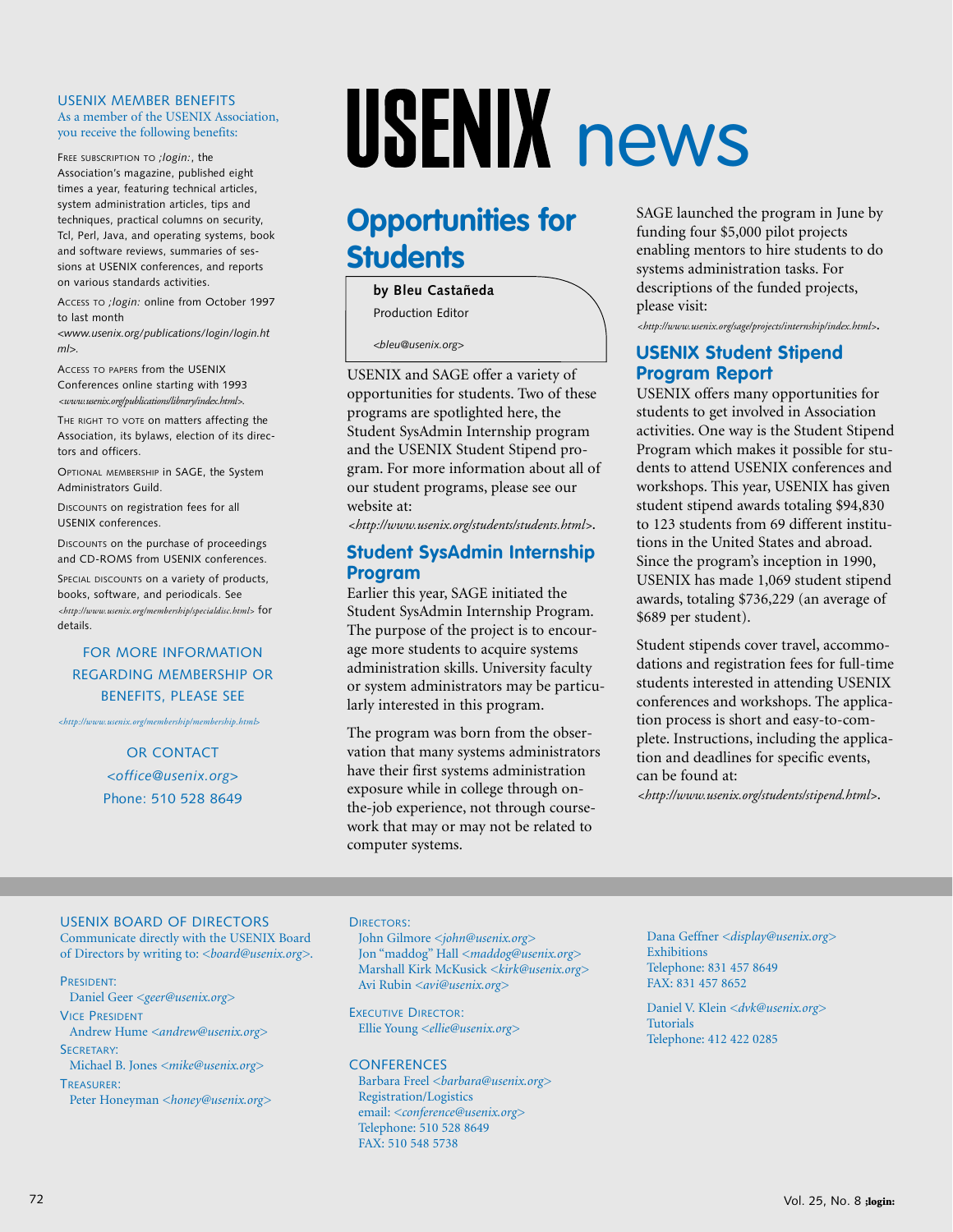●

#### **Bygone Times**

**by Peter H. Salus**

USENIX Historian *<peter@Matrix.Net>*

I didn't call this 20 Years Ago, nor 30 Years Ago, largely because coming at the close of 2000 (the end of a millennium in my numerical system), and having just returned from a conference, I am feeling nostalgic.

While I was unpacking my stuff in my new office, I came across some things that added to this feeling. One "document" was Mike Lesk's "Tbl – A Program to Format Tables" [Bell Laboratories Computing Science Technical Report #49, September 1976]. A second was "Software Tools Subsystem User's Guide" [Georgia Tech, GIT-ICS-79/07, September 1979]. The third was "The UNIX System," by Stephen R. Bourne [USENIX tutorial notes, "5/84" – from the Salt Lake City meeting, June 1984].

And then I went away.

I was at the 4th Atlanta Linux Showcase. While there I had several talks with Paul Manno. Paul was one of the Georgia Tech "kids" who were involved with the software tools. I recall meeting him for the first time in June 1986, in the Atlanta Hilton, as Paul was one of the hosts of the Summer 1986 USENIX Conference.

It was a really interesting conference: Mike O'Dell was the program chair; Jon Bentley was the keynote speaker; Peter Langston and Mike Hawley gave music papers; Rick Rashid and the CMU crowd gave the first Mach paper; Amnon Barak gave the first MOSIX paper; etc. And, of course, there was the exhibition of the USENIX synchronized swim team.

Sigh.

On a totally different topic, some of you may recall my discussion of anniversaries. I got a note from Tom Limoncelli at Bell Labs which actually resolves the entire question. He wrote:

I'm catching up on my *:login;*s and read the June issue where you wondered about the logic behind having the 10th anniversary of USENIX celebrated in 1985 and I didn't see any follow-up in the issues that followed. My theory is that they were using octal and celebrating the namechange to USENIX that was in July 1977 which was, in octal, 10 years prior.

As one of those young whipersnappers who started using computers when hexadecimal had become popular, I'm surprised that I noticed this at all. Maybe it's because I was just dealing with a user who thought it was a bug that "telnet 137.100.050.099" didn't get to the right machine.

I wonder what computers will be like when we celebrate our base64 10-year anniversary in 2041.

You're right, Tom. I'm horrified that I didn't realize it.

Season's greetings and a good new millennium to those of you who can count in decimal.

*[We don't often reproduce news releases, but this one seemed too good to pass by. ed.]*

#### **BIND 9 Authored by Nominum Development Team Now Available on Internet Software Consortium Site**

The Internet Software Consortium (ISC) has announced the release of BIND 9, written by Nominum, Inc. under an ISC outsourcing contract. BIND, an acronym for Berkeley Internet Name Domain, is the most commonly used domain name server on the Internet and implements the Domain Name System (DNS) suite of protocols. DNS enables virtually all internetworking applications such as email, Web browsers and file transfers. Available as Open Source from the

**MEMBERSHIP** Telephone: 510 528 8649

Email: *<office@usenix.org>*

#### PUBLICATIONS/WEB SITE

*[<http://www.usenix.org>](http://www.usenix.org)*  Jane-Ellen Long *<jel@usenix.org>* Telephone: 510 528 8649

USENIX SUPPORTING MEMBERS Addison-Wesley Earthlink Network Edgix Interhack Corporation Interliant Lucent Technologies Microsoft Research

Motorola Australia Software Centre

O'Reilly & Associates Inc. Sams Publishing Sendmail, Inc. Smart Storage, Inc. Sun Microsystems, Inc. Sybase, Inc. Syntax, Inc. Taos: The Sys Admin Company UUNET Technologies, Inc.

Nimrod AS